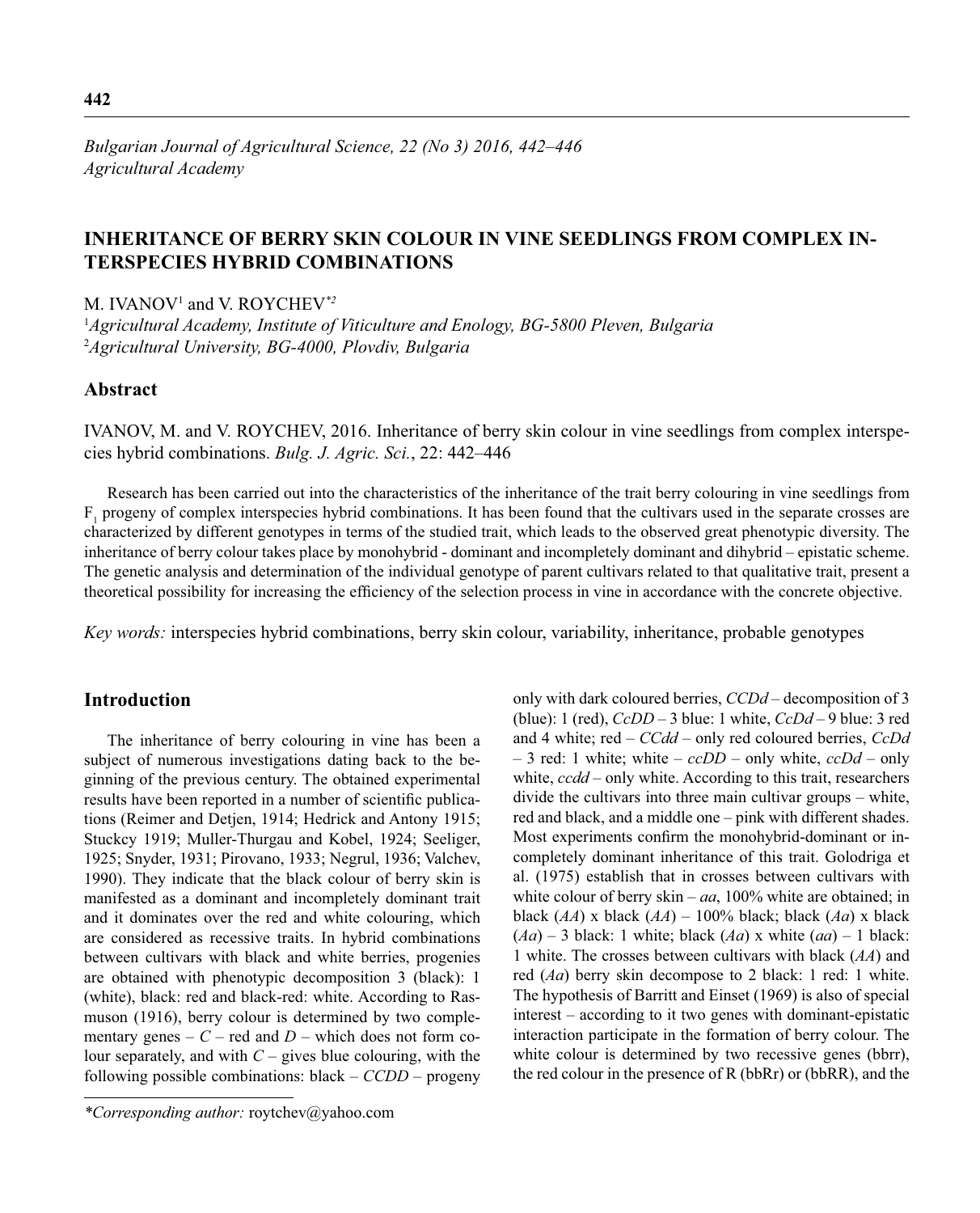black in the presence of one or two alleles of B, gene B being epistatic in regard to gene R. The inheritance of this trait corresponds both to the monohybrid-dominant or incompletely dominant model, and to the dihybrid one with complementary or epistatic gene interaction. The purpose of the current research is to determine the inheritance of berry colouring in complex interspecies hybrid combinations, where more studies are needed.

## **Materials and Methods**

The investigation includes seedlings from  $F_1$  progeny of 16 interspecies hybrid combinations with red (R), white (W) and pink (P) berry colour, which has been visually determined through multiannual observations of grapes during the physiological maturity of each plant from the separate crosses. The seedlings with red to dark red and blue-black colour of berry skin are united in a single group – red ones, due to the possibility for subjective determination of the nuances of red colour. In order to establish the genotype of the different cultivars according to the studied trait, a table is developed, showing the theoretically possible crosses between the genotypes and their decomposition depending on the main discussed hypotheses – monohybrid-dominant and incompletely dominant and dihybrid with gene interaction (epistatic and complementary). The criterion  $\chi^2$  has been used for verification of the zero hypothesis, in which, if the value of  $\chi^2$  is lower than the table value ( $\chi^2 = 3.84$  and  $P_{0.05}$ ), the zero hypothesis is confirmed, meaning that the experimental and the theoretical ratios correspond to each other  $(\chi^2)$ <sub>experimental</sub>  $> \chi^2$ <sub>theoretical</sub> and  $P$ <sub>experimental</sub>  $> P$ <sub>0,05</sub>) (Genchev et al., 1975; Troshin and Frolova, 1976).

### **Results and Discussion**

In crosses between cultivars with red berry colour and cultivars with white colour, in  $F_1$  progeny only white coloured berries are observed, or red and white in the ratio 1R : 1W, 1W : 1P and 2R : 1W : 1P (Table 1). In the hybrid combinations between cultivars with red (R) and pink (P) berries, 100% seedlings with red berries have been obtained, and in cultivars with white  $(W)$  and pink  $(P)$  berries  $-1W$ : 1P. This data shows that the used cultivars have different genotypes in terms of the studied trait, which leads to the reported phenotypic diversity. In the cross of the rootstock (R) Kober 5BB x (P) Pamid, 100% of the seedlings have red berries, as well as in (R) Kober 5BB x (W) Rkatsiteli, (W) Danube lazur, (W) Srebrostrui, (W) Pomoriiski biser, (W) Druzhba (cultivars with white berries) – again  $100\%$  of the seedlings possess red coloured berries. According to the scale of monohybrid

**Table 1**

| ur in interspecies hybrid combinations<br>Inheritance of the trait berry colou |                 |                                |                     |         |               |        |                      |   |   |                   |           |                                                                                                                                                                     |
|--------------------------------------------------------------------------------|-----------------|--------------------------------|---------------------|---------|---------------|--------|----------------------|---|---|-------------------|-----------|---------------------------------------------------------------------------------------------------------------------------------------------------------------------|
| Hybrid combinations                                                            | Total           | Red                            |                     | White   |               | Pink   |                      |   |   | Theoretical ratio |           |                                                                                                                                                                     |
|                                                                                | number          | number                         | $\frac{5}{6}$       | number  | $\frac{5}{6}$ | number | $\frac{5}{6}$        | ≃ | ≥ | L,                | $\approx$ | Р,                                                                                                                                                                  |
| $(R)$ Kober 5 BB x $(P)$ Pamid                                                 | 88              | $88\,$                         | $\approx$           |         |               |        |                      |   |   |                   |           |                                                                                                                                                                     |
| (R) Kober 5 BB x (W) Rkatsiteli                                                | $\overline{20}$ | $\overline{20}$                | $\overline{5}$      |         |               |        |                      |   |   |                   |           |                                                                                                                                                                     |
| (R) Kober 5 BB x (W) Danube lazur                                              | 229509888888    |                                | $\overline{5}$      |         |               |        |                      |   |   |                   |           |                                                                                                                                                                     |
| (R) Kober 5 BB x (W) Srebrostrui                                               |                 |                                |                     |         |               |        |                      |   |   |                   |           |                                                                                                                                                                     |
| (R) Kober 5 BB x (W) Pomoriiski biser                                          |                 | 42958                          | 8800                |         |               |        |                      |   |   |                   |           |                                                                                                                                                                     |
| $(R)$ Kober 5 BB x $(W)$ Druzhba                                               |                 |                                |                     | $\mid$  | $\mid$        |        |                      |   |   |                   |           |                                                                                                                                                                     |
| (R) Kober 5 BB x (R) Danube gamza                                              |                 |                                | $\overline{5}$      | $\vert$ | $\vert$       |        |                      |   |   |                   |           |                                                                                                                                                                     |
| W) Seyve Villard 12375 x (W) Pleven                                            |                 | $\overline{\phantom{a}}$       | $\mathcal{A}$       | 23      |               | I      | I                    |   |   |                   |           |                                                                                                                                                                     |
| (W) Naslada x (W) Plevenski favorit                                            |                 | $\begin{array}{c} \end{array}$ | $\bar{\phantom{a}}$ | 28      |               |        |                      |   |   |                   |           |                                                                                                                                                                     |
| $(W)$ Augustin x (W) Nedelchev VI-4                                            |                 |                                | $-47.8$<br>45.1     | 28      |               |        |                      |   |   |                   |           |                                                                                                                                                                     |
| W) Naslada x (R) Jubilee moldovskii                                            |                 | $\equiv$                       |                     |         |               |        |                      |   |   |                   | 0.04 > r  |                                                                                                                                                                     |
| W) Naslada x (R) Strashinski                                                   |                 | $\Xi$                          |                     |         |               |        |                      |   |   |                   | 0.04 >    |                                                                                                                                                                     |
| plevenski<br>W) Seyve Villard 12375 x (R) Muscat                               |                 | $\vec{A}$                      |                     |         |               |        | $\ $                 |   |   |                   | 0.04 >    |                                                                                                                                                                     |
| (W) Augustin x (P) Kishmish luchistii                                          |                 |                                |                     |         |               |        |                      |   |   |                   | 3.14 >    |                                                                                                                                                                     |
| chistii<br>(W) Plevenski favorit x (P) Kishmish lu                             |                 |                                |                     |         |               |        | 68.0<br>57.0<br>25.0 |   |   |                   | 1.81 >    |                                                                                                                                                                     |
| $(W)$ Augustin x $(R)$ Kishmish moldovsk                                       |                 | $\overline{15}$                | 53.6                |         |               |        |                      |   |   |                   | 0.57 >    | $\begin{array}{c} \mathtt{p}_{0.50}^{5,0} \\ \mathtt{p}_{0.50}^{0.5} \\ \mathtt{p}_{0.50}^{0.5} \\ \mathtt{p}_{0.21}^{0.21} \\ \mathtt{p}_{0.75}^{0.5} \end{array}$ |
| $(W)$ – white; $(P)$ – pink<br>Legend: Berry colouring $-$ (R) $-$ red;        |                 |                                |                     |         |               |        |                      |   |   |                   |           |                                                                                                                                                                     |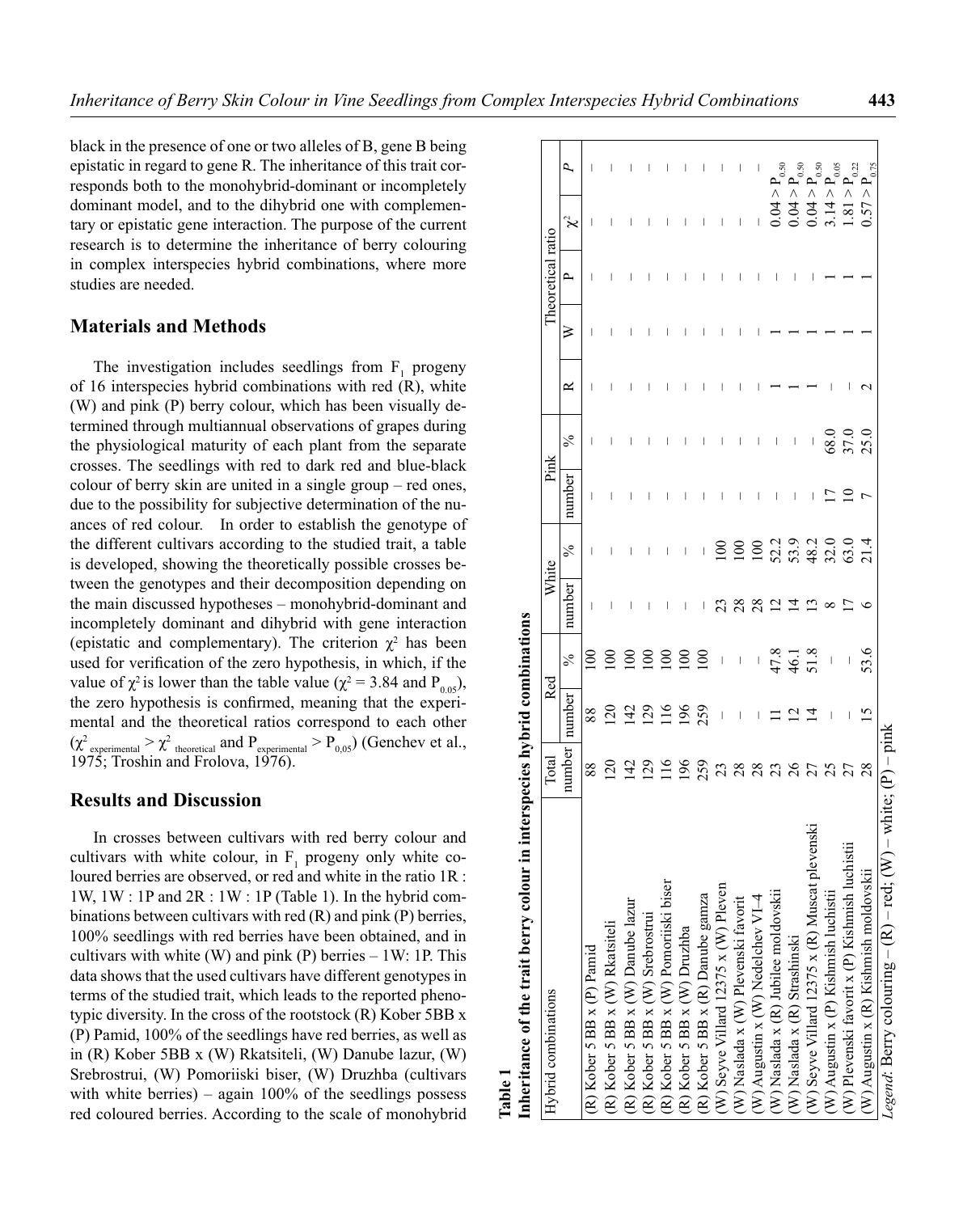## **Table 2**

**Probable genotypes of the parent cultivars participating in the studied hybrid combinations** 

| N <sub>2</sub> | Colour       | <b>CULTIVAR</b>     |          | Monohybrid inheritance                                 |               | Dihybrid inheritance |  |  |  |  |
|----------------|--------------|---------------------|----------|--------------------------------------------------------|---------------|----------------------|--|--|--|--|
|                |              |                     | Dominant | Incompletely domi-<br>nant                             | Complementary |                      |  |  |  |  |
|                |              |                     |          | I. Hybrid combinations with the rootstock Kober 5 BB   |               |                      |  |  |  |  |
| $\mathbf{1}$   | $\mathbb{R}$ | Kober               | AA       |                                                        |               |                      |  |  |  |  |
| $\overline{c}$ | P            | Pamid               |          | Aa                                                     |               |                      |  |  |  |  |
| $\mathfrak{Z}$ | W            | Rkatsiteli          | aa       | aa                                                     |               |                      |  |  |  |  |
| 4              | W            | Danube lazur        | aa       | aa                                                     |               |                      |  |  |  |  |
| 5              | W            | Srebrostrui         | aa       | aa                                                     |               |                      |  |  |  |  |
| 6              | W            | Pomoriiski biser    | aa       | aa                                                     |               |                      |  |  |  |  |
| $\overline{7}$ | W            | Druzhba             | aa       | aa                                                     |               |                      |  |  |  |  |
| 8              | $\mathbb{R}$ | Danube gamza        | AA       |                                                        |               |                      |  |  |  |  |
|                |              |                     |          | II. Hybrid combinations between the separate cultivars |               |                      |  |  |  |  |
| 1              | W            | Seyve Villard 12375 | aa       |                                                        | ccdd          | ccdd, ccDD, ccDd     |  |  |  |  |
|                | W            | Pleven              | aa       |                                                        | ccdd          | ccdd, ccDD, ccDd     |  |  |  |  |
| $\overline{2}$ | W            | Naslada             | aa       |                                                        | ccdd          | ccdd, ccDD, ccDd     |  |  |  |  |
|                | W            | Plevenski favorit   | aa       |                                                        | ccdd          | ccdd, ccDD, ccDd     |  |  |  |  |
| 3              | W            | Augustin            | aa       |                                                        | ccdd, ccDd    | ccdd, ccDD, ccDd     |  |  |  |  |
|                | W            | Nedelchev VI-4      | aa       |                                                        | ccdd          | ccdd, ccDD, ccDd     |  |  |  |  |
| 4              | W            | Naslada             | aa       |                                                        | ccdd          |                      |  |  |  |  |
|                | $\mathbb{R}$ | Jubilee moldovskii  | Aa       |                                                        | Ccdd          |                      |  |  |  |  |
| 5              | W            | Naslada             | aa       |                                                        | ccdd          |                      |  |  |  |  |
|                | $\mathbb{R}$ | Strashinski         | Aa       |                                                        | Ccdd          |                      |  |  |  |  |
| 6              | W            | Seyve Villard 12375 |          |                                                        | ccDD          |                      |  |  |  |  |
|                | $\mathbb{R}$ | Muscat plevenski    |          |                                                        | Ccdd          |                      |  |  |  |  |
| 7              | W            | Augustin            | aa       | aa                                                     | ccDD, ccDd    | ccDD                 |  |  |  |  |
|                | P            | Kishmish luchistii  |          | Aa                                                     | CcDD, CcDd    | <b>CCDD</b>          |  |  |  |  |
| 8              | W            | Plevenski favorit   |          | Aa                                                     | ccDD, ccdd    | ccDD                 |  |  |  |  |
|                | P            | Kishmish luchistii  |          | Aa                                                     | CcDD, CcDd    | <b>CCDD</b>          |  |  |  |  |
| 9              | W            | Augustin            |          |                                                        | ccDd, CcDD    |                      |  |  |  |  |
|                | $\mathbb{R}$ | Kishmish moldovskii |          |                                                        | Ccdd          |                      |  |  |  |  |

*Legend*: Berry colouring –  $(R)$  – red;  $(W)$  – white;  $(P)$  – pink.

decomposition, the inheritance of this trait completely corresponds to the monohybrid-dominant model (Table 2). This means that the rootstock Kober 5BB has genotype AA, and the remaining cultivars Rkatsiteli, Danube lazur, Srebrostrui, Pomoriiski biser and Druzhba – aa (Table 3). The rootstock (R) Kober 5BB and (R) Danube gamza have genotype AA, since 100% of the seedlings in their cross are with red coloured berries.

In the hybrid combinations (W) Seyve Villard  $12375 \text{ x}$ (W) Pleven, (W) Naslada x (W) Plevenski favorit and (W) Augustin x (W) Nedelchev VI-4, seedlings with 100% white berry colouring have been obtained, corresponding to genotype aa by the monohybrid scheme, ccdd by the epistatic one; in Augustin ccDd is also possible and for complementariness – ccdd, ccDD and ccDd.

In the hybrid combinations  $(W)$  Naslada x  $(R)$  Jubilee moldovskii and (W) Naslada x (R) Strashinski, the decomposition in  $F_1$  progeny is 1 W : 1 R, which corresponds to the monohybrid-dominant and the epistatic model, Naslada having genotype aa or ccdd, Jubilee moldovskii and Strashinski – Aa or Ccdd. In (W) Seyve Villard 12375 x (R) Muscat plevenski the ratio is  $1 \text{ W}$ : 1 R, corresponding to the epistatic model with genotype of Seyve Villard 12375 – ccDD and of Muscat plevenski – Ccdd. For  $(W)$  Augustin x  $(P)$ Kishmish luchistii and (W) Plevenski favorit x (P) Kishmish luchistii, this ratio is 1 W : 1 P, corresponding to the monohy-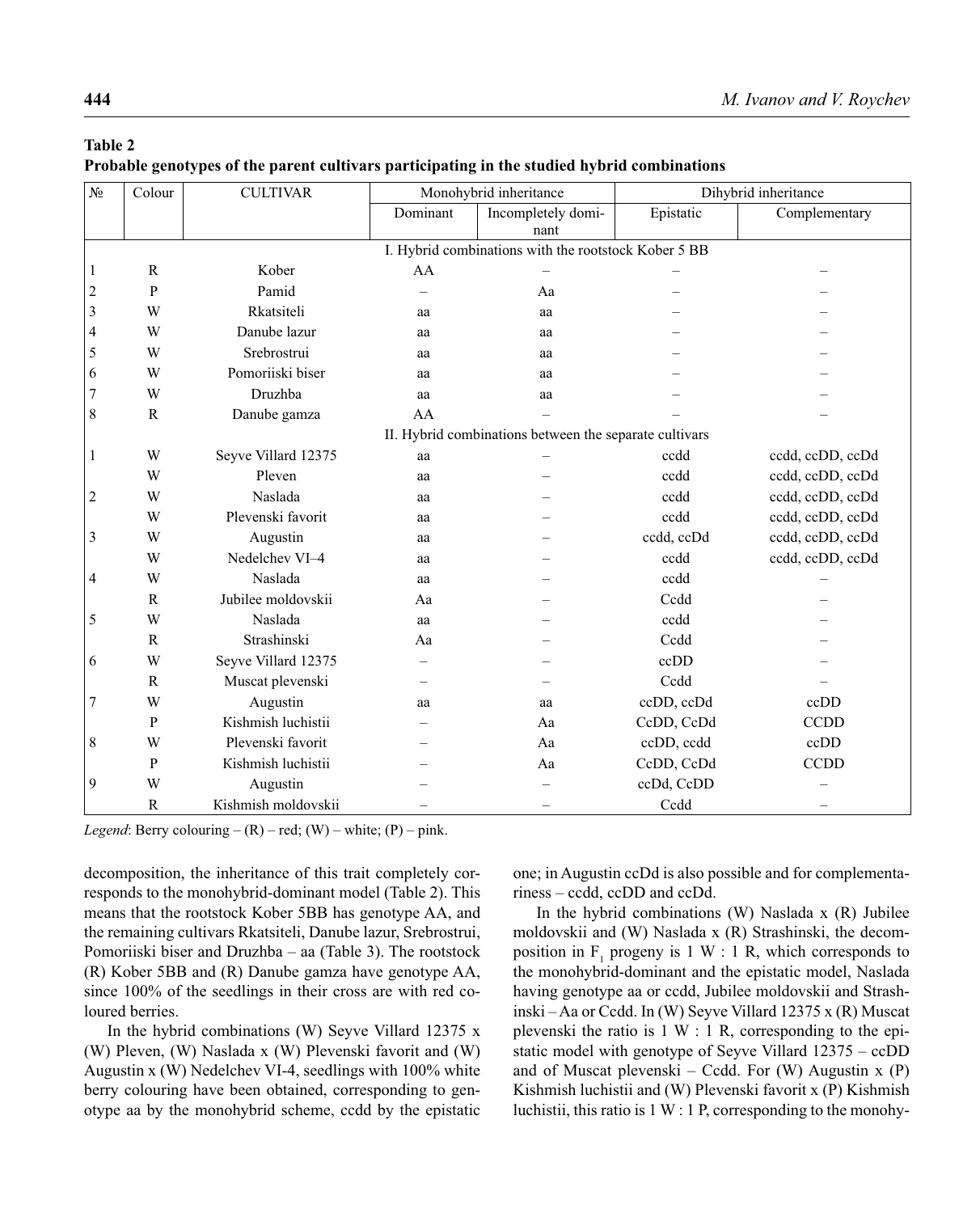#### **Table 3**

#### **Comparability of the results obtained from the inheritance of berry colour in the studied interspecies hybrid combinations**

| N <sub>2</sub> | Hybrid combinations               | Monohybrid inheritance |              |              |                          |                      |                          |                |   |  |
|----------------|-----------------------------------|------------------------|--------------|--------------|--------------------------|----------------------|--------------------------|----------------|---|--|
|                |                                   | Dominant               |              |              | Incompletely dominant    |                      |                          |                |   |  |
|                |                                   | Colour                 | $\mathbb{R}$ | $\, {\bf P}$ | W                        | Colour               | $\mathbb{R}$             | $\mathbf{P}$   | W |  |
| 1              | AA homozygous x AA homozygous     | $R \times R$           | $\mathbf{1}$ |              |                          | $R \times R$         | 1                        |                |   |  |
| 2              | AA homozygous x aa homozygous     | $R \times W$           |              |              |                          | $R \times W$         |                          |                |   |  |
| 3              | AA homozygous x Aa heterozygous   | $R \times R$           |              |              |                          | $R \times P$         | $\overline{c}$           |                |   |  |
| 4              | Aa heterozygous x aa homozygous   | $R \times W$           |              |              |                          | $P \times W$         |                          |                |   |  |
| 5              | Aa heterozygous x Aa heterozygous | $R \times R$           | 3            |              |                          | $P \times P$         | $\mathbf{1}$             | $\overline{c}$ |   |  |
| 6              | Aa homozygous x aa homozygous     | W x W                  |              |              |                          | W x W                |                          |                |   |  |
|                | Hybrid combinations               |                        |              |              |                          | Dihybrid inheritance |                          |                |   |  |
|                |                                   | Epistatic              |              |              |                          | Complementary        |                          |                |   |  |
|                |                                   | Colour                 | R            | P            | W                        | Colour               | R                        | P              | W |  |
|                | Ccdd x ccdd                       | $R \times W$           | $\mathbf{1}$ |              | 1                        | W x W                | $\overline{\phantom{0}}$ |                |   |  |
| 2              | ccDD x Ccdd                       | W x R                  |              | 1            | 1                        | W x W                |                          | 1              |   |  |
| 3              | ccDD x CcDd                       | W x P                  |              |              |                          | W x P                |                          |                |   |  |
| 4              | ccDD x CcDD                       | W x P                  |              |              |                          | W x P                |                          |                |   |  |
| 5              | CCDD x ccDD                       | $P \times W$           |              |              |                          | W x W                |                          |                |   |  |
| 6              | CcDD x ccdd                       | $P \times W$           |              |              |                          | $P \times W$         |                          |                |   |  |
|                | CCDd x ccdd                       | $P \times W$           | 1            |              |                          | $P \times W$         |                          |                |   |  |
| 8              | CcDD x ccDd                       | $P \times W$           | 1            |              | $\overline{\phantom{0}}$ | $P \times W$         |                          |                |   |  |
| 9              | CCdd x CCdd                       | $R \times R$           |              |              |                          | W x W                |                          |                |   |  |
| 10             | CCdd x Ccdd                       | $R \times R$           |              |              | —                        | W x W                |                          |                |   |  |
| 11             | CCdd x ccdd                       | $R \times W$           |              |              | $\overline{\phantom{0}}$ | W x W                |                          |                |   |  |
| 12             | ccdd x ccdd                       | W x W                  |              |              |                          |                      |                          |                |   |  |

LEGEND: Berry colouring  $- (R) - red$ ; (W) – white; (P) – pink

brid-incompletely dominant, with genotype aa for the parent with white berries and Aa with pink, epistatic – ccDD, ccDd – white and CcDD, CcDd – pink and complementary – ccDD – white and  $CCDD$  – pink. In (W) Augustin x (R) Kishmish moldovskii the decomposition is in a ratio 2 R : 1 W : 1 P and it corresponds to the epistatic model with genotype for Augustin – ccDd, CcDD and Kishmish moldovskii – Ccdd.

The genetic analysis of the hybrid combinations between (R) Kober 5BB and the cultivars with white berry skin indicates that in  $F_1$  progeny the red colour is manifested as dominant and it completely coincides with the experimental data of other authors included in the References section. In (W) Naslada x (R) Jubilee moldovskii, (W) Naslada x (R) Strashinski and (W) Seyve Villard 12375 x (R) Muscat plevenski, decomposition of  $1 \text{ R} : 1 \text{ W}$  has been obtained, which also confirms the dominant character of the red colour. In  $(W)$ Augustin x (P) Kishmish luchistii and (W) Plevenski favorit x (P) Kishmish luchistii, the decomposition is 1 W : 1 P. This means that Kishmish luchistii is heterozygous, and a cultivar participates in its genotype with red coloured berries, with incomplete dominance, which, when crossed with a cultivar with white colour in  $F_1$  progeny gives pink colour to the berries. That is the reason why the pink colouring of berries is considered heterozygous, corresponding to the monohybridincompletely dominant and epistatic model. In (W) Augustin x (R) Kishmish moldovskii the ratios between the different berry colours are  $2 R : 1 W : 1 P$ , which means that the red colour in Muscat plevenski and Kishmish moldovskii is inherited incompletely dominantly or complementarily, according to Rasmuson's hypothesis (1916).

## **Conclusions**

The genetic analysis related to inheritance in  $F_1$  progeny in interspecies hybrid combinations between vine cultivars with red, white and pink berry colouring, as well as the determination of the individual genotype of parent cultivars, offer a theoretical possibility for increasing the efficiency of the selection process aimed at the development of new cultivars, in accordance with the purpose of the selection programme.